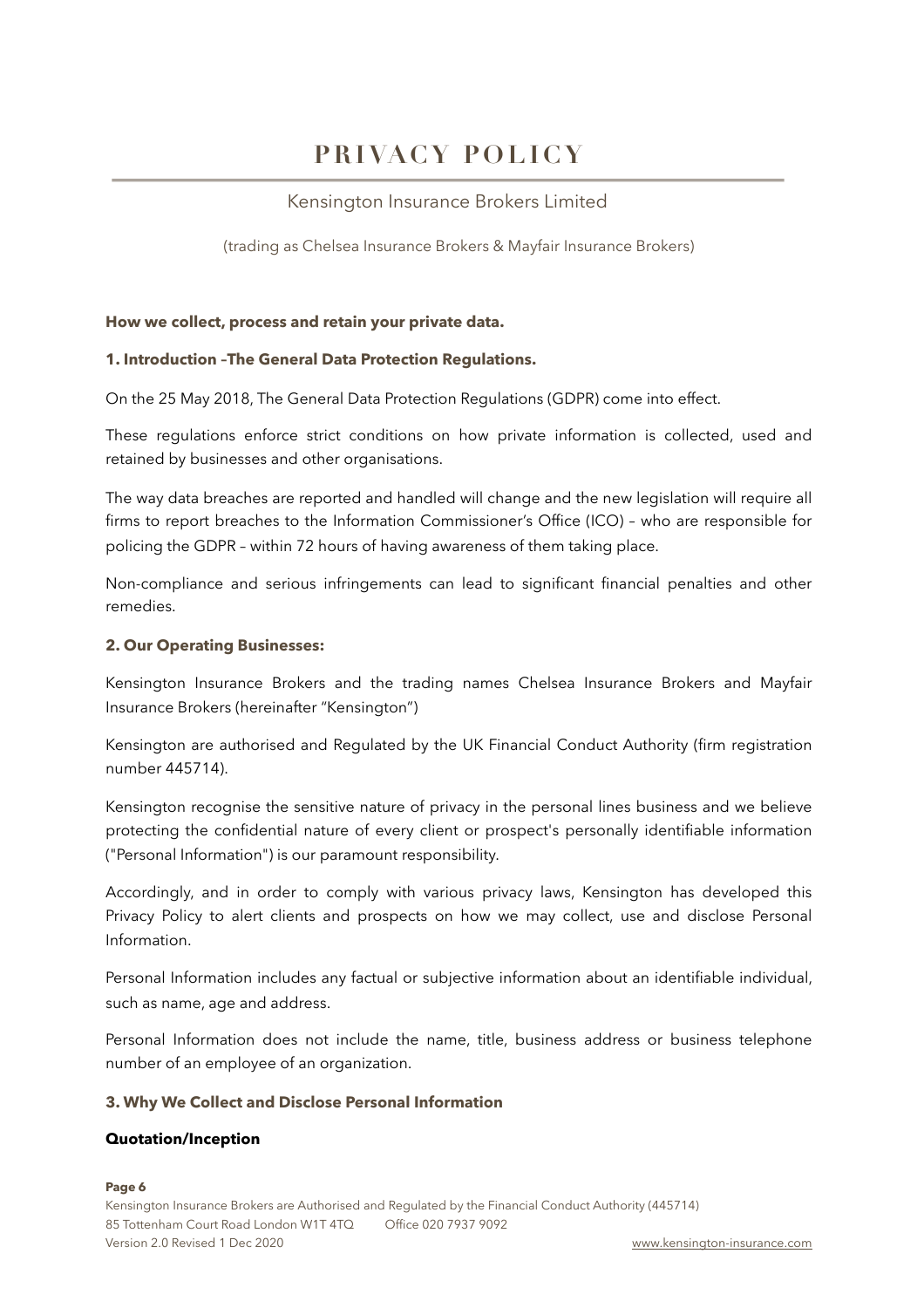- Establishing a client relationship, including fraud, anti-money laundering and sanctions checks.
- Checking credit where we are taking any credit risk
- Evaluating the risks to be covered and matching to appropriate insurer, policy and premium

# **Policy Administration**

- General client care, including communicating with clients.
- Collection or refunding of premiums, paying on claims, processing and facilitating other payments
- Facilitating premium finance arrangements

## **Claims processing**

- Managing insurance claims
- Defending or prosecuting legal claims
- Investigating and prosecuting fraud or possible criminal offences

#### **Renewals**

• Contacting you in order to arrange the renewal of the insurance policy

## **Throughout the insurance lifecycle**

- Marketing analytics, sending marketing materials and communications including data deidentification and/or aggregation
- Carrying out customer satisfaction surveys
- General risk modelling
- Analytics include the de-identification of personal data for the purposes of analytics
- Complying with our legal or regulatory obligations

#### **Consultancy activities**

- General client care, including communications with clients
- General risk modelling in the context of our consultancy services in order to evaluate risks and provide advice
- Analysis as part of the specific consultancy advice
- Complying with our legal or regulatory obligations in the context of our consultancy business.

#### **Website activities**

• To communicate with you regarding any queries you raise via the website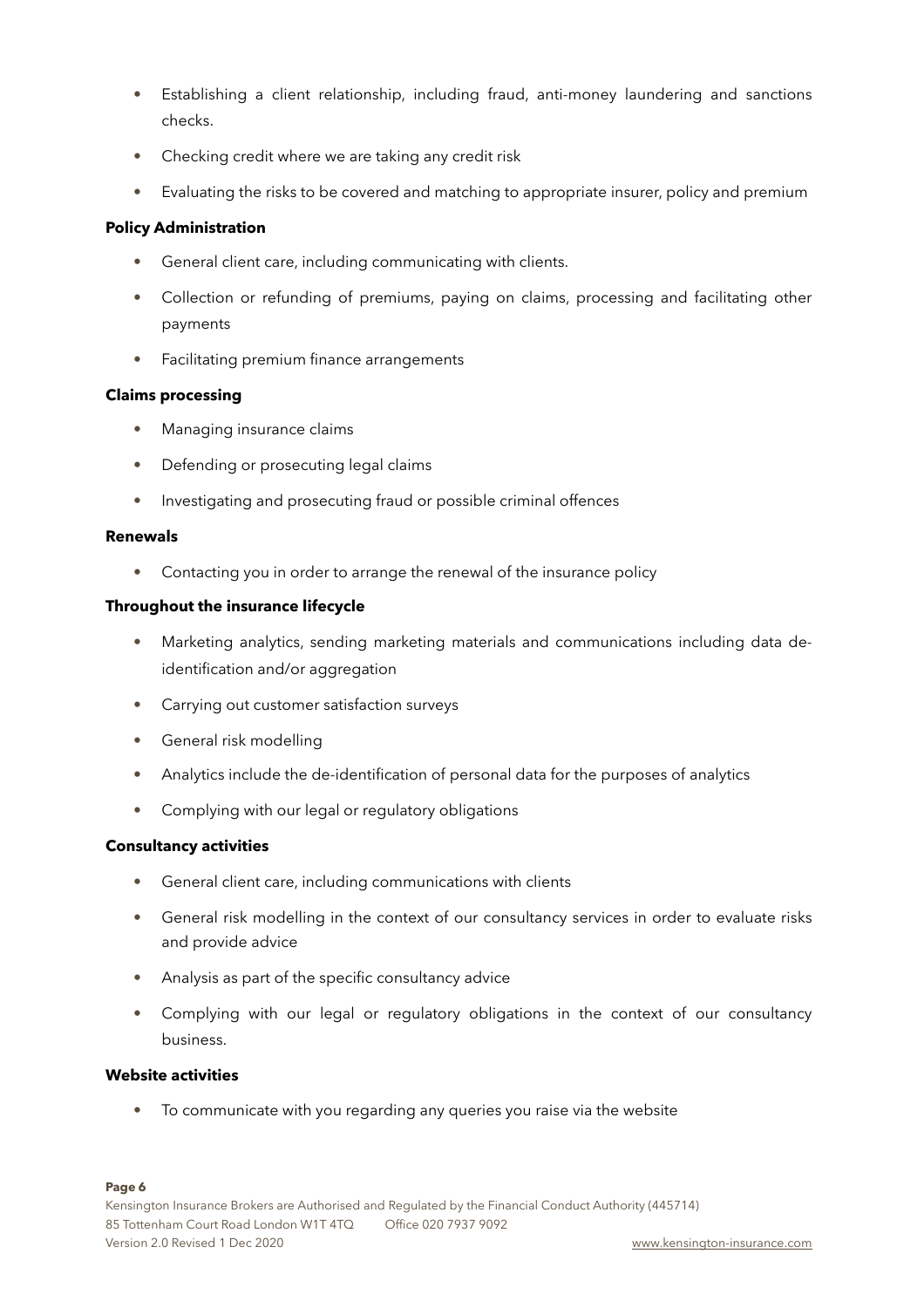- To monitor your interaction with the website to ensure service quality, compliance with procedures and to combat fraud
- To ensure the website content is relevant and presented in the most effective manner for you and your device

#### **4. What Information We Collect**

We may collect a variety of information in the performance of risk management and insurance services including but not limited to information clients provide on application forms, telephone enquiries and proposals.

## **5. How We Collect Personal Information**

The Personal Information we collect comes directly from our clients and prospects. We use no thirdparty sources. Communication maybe through emails, our web site or telephone.

## We do not Use Website Cookies

We do not collect such information from internet-based collection tools such as tracking software and cookies. We do not use Cookies to track web traffic and visitors.

## **6. Consent**

Your knowledge and consent of our collection, use and disclosure of your Personal Information is critical.

Kensington provides risk management and insurance services to corporate clients, institutional clients, and to individual or personal lines clients.

For corporate clients, express consent of individual employees is generally not feasible or necessary in most circumstances. Nevertheless, Kensington will rely upon your voluntary disclosure of any such Personal Information in applications or in other underwriting information as consent for our collection, use and disclosure of such Personal Information for the purpose of providing risk management and insurance services.

For personal lines clients, appointment of Kensington as the Broker of Record is your express agreement and consent to collect, use and disclose Personal Information for the purpose of providing risk management and insurance services. Please note that withholding or withdrawing consent for us to collect, use and disclose Personal Information may not allow Kensington to provide risk management and insurance services on your behalf.

By supplying the necessary information involving employees of commercial clients, the customer acknowledges that you are also in compliance with the Privacy Laws of your country.

# **7. Security of Personal Information**

Any Personal Information we retain is secured by three types of safeguards: (1) physical measures, such as locked offices and filing cabinets, (2) technological safeguards, such as passwords, encryption and firewalls, and (3) organisational controls such as limiting access to Personal Information on a 'need-to-know' basis, training and confidentiality agreements.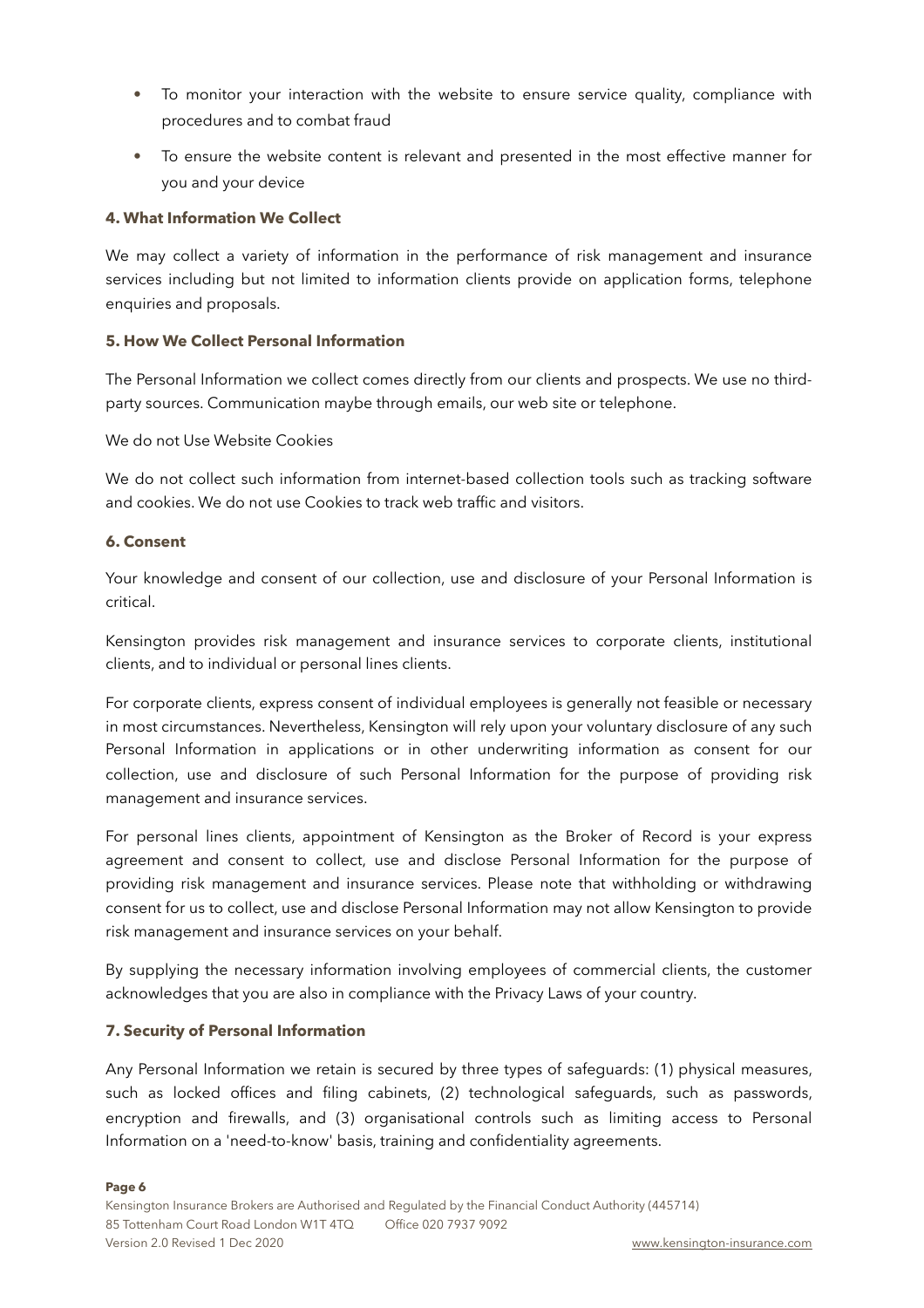The specific types of safeguard utilised will depend upon the sensitivity, amount, extent of distribution, format of the information, and type of storage.

# **8. Accuracy of Personal Information**

Kensington is committed to the accuracy of any Personal Information it collects, uses and discloses. As such, clients are requested to keep us informed about any changes to their Personal Information that may be material to the risk management and insurance services we provide.

Upon written request, and subject to certain legal restrictions, we will provide reasonable access to Personal Information to the individual to whom it refers. You have the right to request us to amend any inaccurate Personal Information.

All such Requests should be directed to our designated Privacy Officer who is responsible for ensuring compliance with this Privacy Policy.

## **8. Access to your personal information**

You are entitled to a copy of the personal information we hold about you and certain details of how we use it. There will not usually be a charge for dealing with these requests. Your personal information will usually be provided to you electronically where possible. Where not possible, or where otherwise agreed, we will provide your personal information in writing.

All such Requests should be directed to our designated Privacy Officer who is responsible for ensuring compliance with this Privacy Policy.

## **9. The right to be forgotten**

This right enables you to request the deletion or removal of your personal data where there's no compelling reason for us to keep using it. This is not an absolute right to erasure. We may have a right or obligation to retain the information, such as where we are under a legal obligation to do so or have another valid legal reason to retain it.

#### When can you request erasure?

Subject to the section below "When can we refuse erasure requests?", you have a right to have your personal data erased, and to prevent processing, where:

- the personal data is no longer necessary for the purpose it was originally collected/processed;
- you withdraw consent (where previously provided and required for us to process such data);
- you object to the processing and we do not have a legitimate interest in processing your personal data;
- we've been processing your personal data in breach of data protection laws; or
- the personal data has to be erased in order to comply with a legal obligation.

#### When can we refuse erasure requests?

The right to erasure does not apply where your information is processed for certain specified reasons, including for the exercise or defence of legal claims.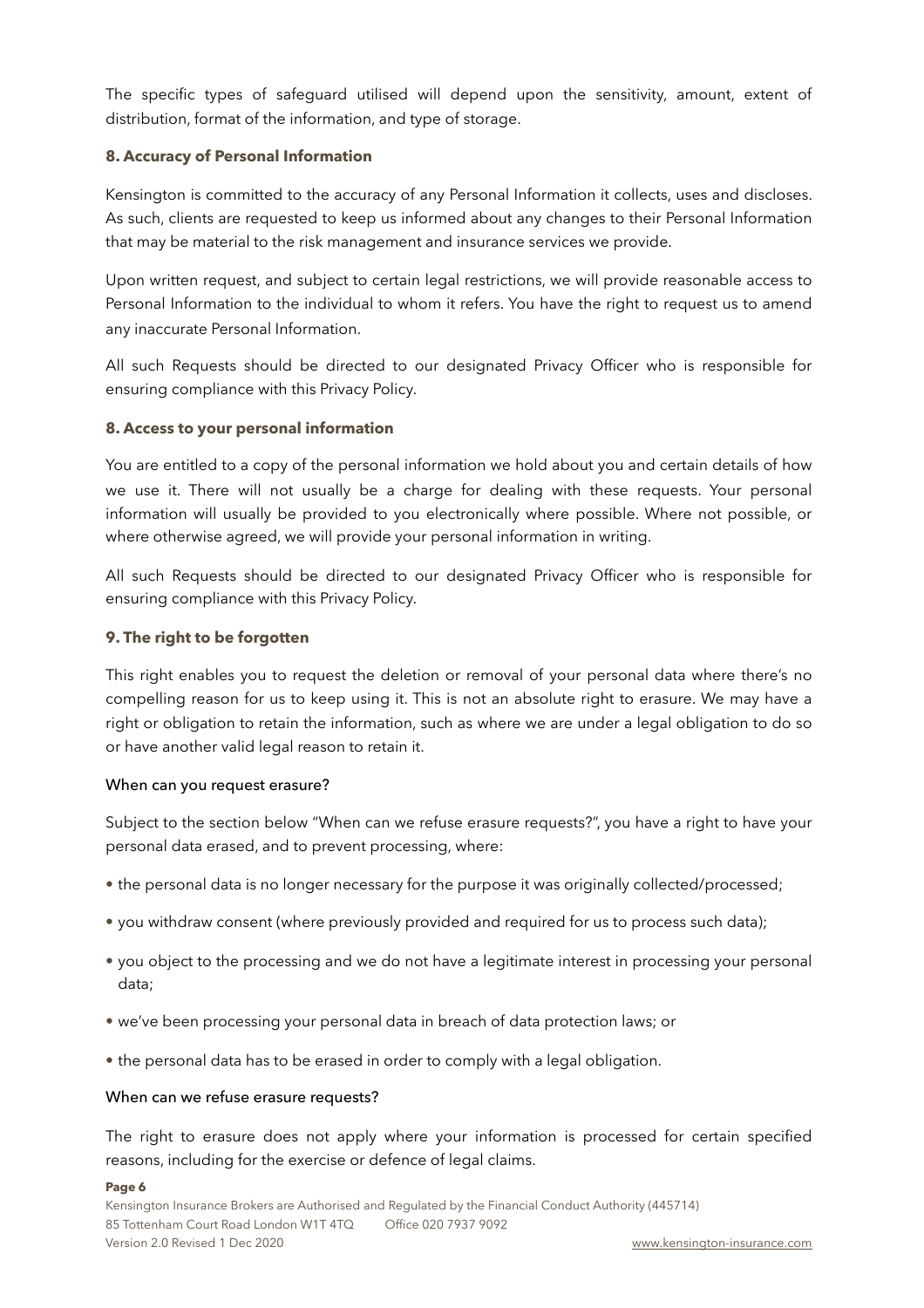More importantly, if we have to erase your data we are not able to provide you with insurance or our other products and services if we need to process the erased data in connection with their administration, management or provision.

## Do we have to tell other recipients of your personal data about your erasure request?

Where we have provided the personal data you want to be erased to third parties, we need to inform them about your erasure request, so they can erase the personal data in question. We will take reasonable steps to do this, but this may not always be possible or may involve disproportionate effort.

It may also be that the recipient is not required/able to erase your personal data because one of the exemptions above applies – see "When can we refuse erasure requests?".

## **10. Further Information, Complaints or to Withdraw Consent**

To gain access to your Personal Information, for further information, to file a complaint about our handling of Personal Information, or to withdraw your consent for us to collect, use and disclose your Personal Information, please contact our

Privacy Office – Kristina Indienko

T 0207 937 9092 email kristina@kensington-insurance.com

Alternatively contact our Chief Compliance Officer Nick Thurston

nick@kensington-insurance.com

We will comply immediately with your request.

#### **11. How long do we keep your data.**

Our data retention policy ensures that we only retain personal data for the amount of time necessary in order to conduct our business. Each category of personal data has a varying retention period attributed to it dependant on the purpose of collection. A brief summary of this can be seen below;

- ❖ Insurance Quotations: 24 months
- ❖ Insurance Policies: Indefinitely
- ❖ Marketing: 24 months
- ❖ Claims: Indefinitely
- ❖ Finance Arrangement: Indefinitely
- ❖ Non-Successful Job Applications: 3 months
- ❖ Employee Details: Indefinitely

# **12. Sending your data outside the EEA**